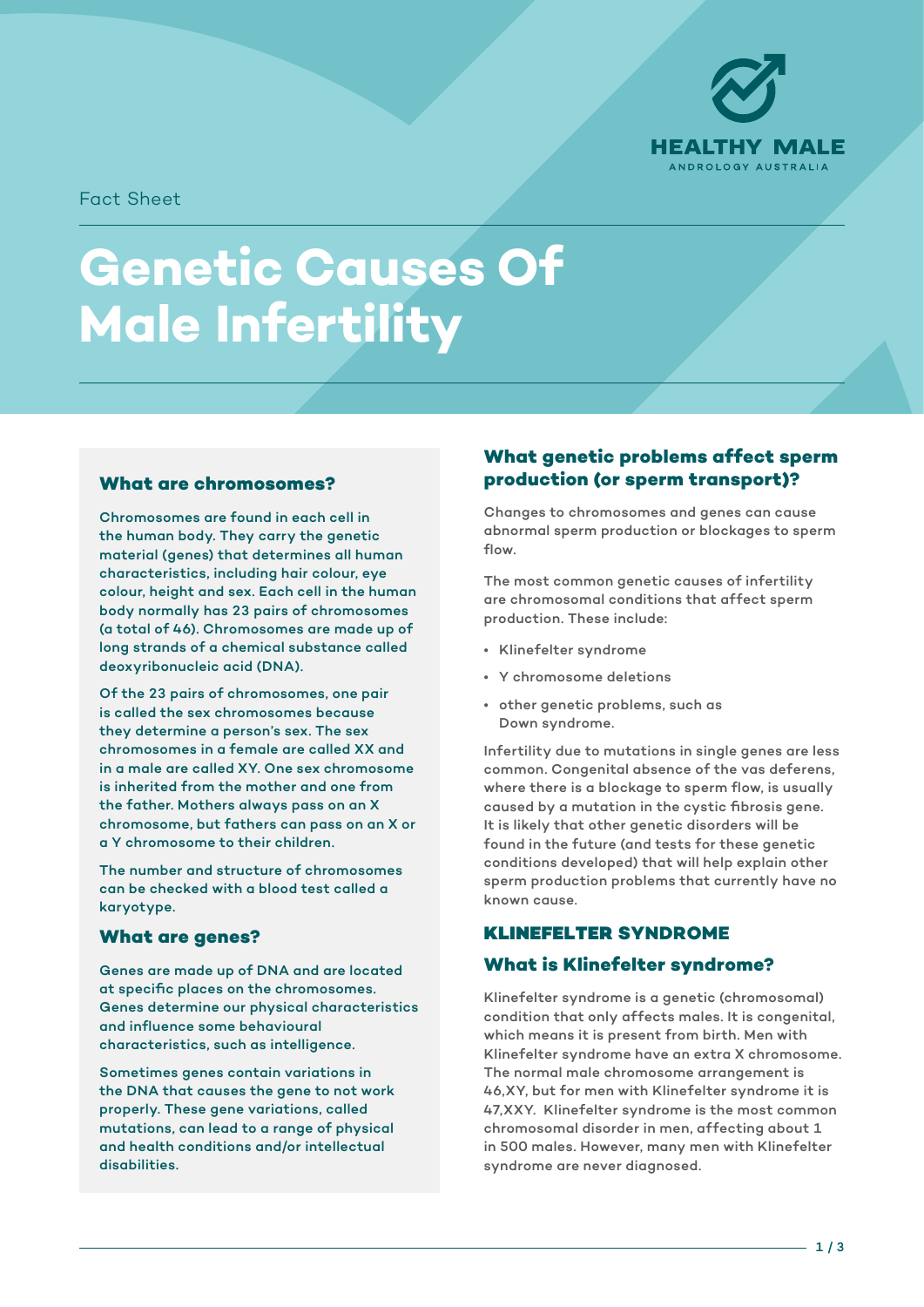#### **What are the main effects of Klinefelter syndrome?**

Klinefelter syndrome is the most common cause of male hypogonadism, a condition where men are unable to produce sperm or enough of the male hormone, testosterone, for the body's needs. The low levels of testosterone in men with Klinefelter syndrome affect the development of male characteristics. The extra X chromosome also affects the ability to produce sperm. Men with this condition are infertile and they almost always have no sperm in their ejaculate (azoospermia). Symptoms of Klinefelter syndrome vary between individuals and include a range of physical features, such as tall stature, breast development (gynecomastia) and behavioural and learning difficulties. Small testes are present in almost all men with Klinefelter syndrome.

## **How is infertility treated in men with Klinefelter syndrome?**

Infertility is a major issue for men with Klinefelter syndrome. It is rare for men with Klinefelter syndrome to have any sperm in their ejaculate; however, in about four in 10 men, sperm can be found in testicular tissue. If sperm can be retrieved from testicular tissue, assisted reproductive technology such as intracytoplasmic sperm injection (ICSI) can be used to achieve pregnancy. ICSI is a form of in vitro fertilisation (IVF) where a single sperm is placed directly into each egg by piercing the outer covering of the egg. For some men wishing to have children with their partner, the best option is donor insemination. Donor insemination involves implanting donated sperm into a woman to achieve pregnancy.

# **Y CHROMOSOME DELETIONS What are Y chromosome deletions?**

Some men have genetic material missing from their Y chromosome that is important for sperm production. Deletions on the Y chromosome are the cause of poor sperm production in about one in 20 men with low sperm counts (less than 5 million sperm per mL). Y chromosome deletions happen spontaneously during development of the embryo so usually fathers and brothers are not affected. There are several different types of Y chromosome deletions that can be found with a blood test.

### **How are Y chromosome deletions treated?**

About half of men with Y chromosome deletions have enough sperm to use for ICSI; however, their male offspring will also have the Y chromosome deletion and fertility problems.

#### **SYMPTOMS OF** KLINEFELTER **SYNDROME**

#### **Childhood**

- difficulties with speech and reading
- delayed motor development
- lower attention span
- poor muscle tone
- behavioural problems
- undescended testes at birth (uncommon)
- **Puberty Adulthood**
- small testes
- gynecomastia (breast enlargement)
- taller than average height
- fat accumulation on abdomen and hips
- less facial and body hair/decreased shaving frequency
- low libido (sex drive)
- poor erections
- **fatigue**
- **infertility**
- osteoporosis (thinning of the bones)
- varicose veins
- depression

#### **CONGENITAL ABSENCE OF THE VAS DEFERENS**

## **What is congenital absence of the vas deferens?**

Congenital absence of the vas deferens (CAVD) is a rare genetic problem that causes infertility. Several parts of the reproductive tract (including the vas deferens, most of the epididymis and seminal vesicles) are missing from birth (congenital). Sperm are produced normally but the sperm cannot move from the testes into the ejaculate. Most men with CAVD have a mutation in the cystic fibrosis (CFTR) gene. However, in most men with CAVD, the type of mutation they have means they do not have the serious lung and bowel problems that are the main features of cystic fibrosis. Cystic fibrosis is a serious lung and bowel condition caused by certain mutations in the CFTR gene, with symptoms from early life. Most men with cystic fibrosis also have absence of the vas deferens.

# **How is congenital absence of the vas deferens (CAVD) treated?**

There are no surgical treatments for CAVD but it is usually possible to collect sperm directly from the testis or epididymis that can be used in assisted reproduction treatments such as ICSI when a man wishes to have a child.